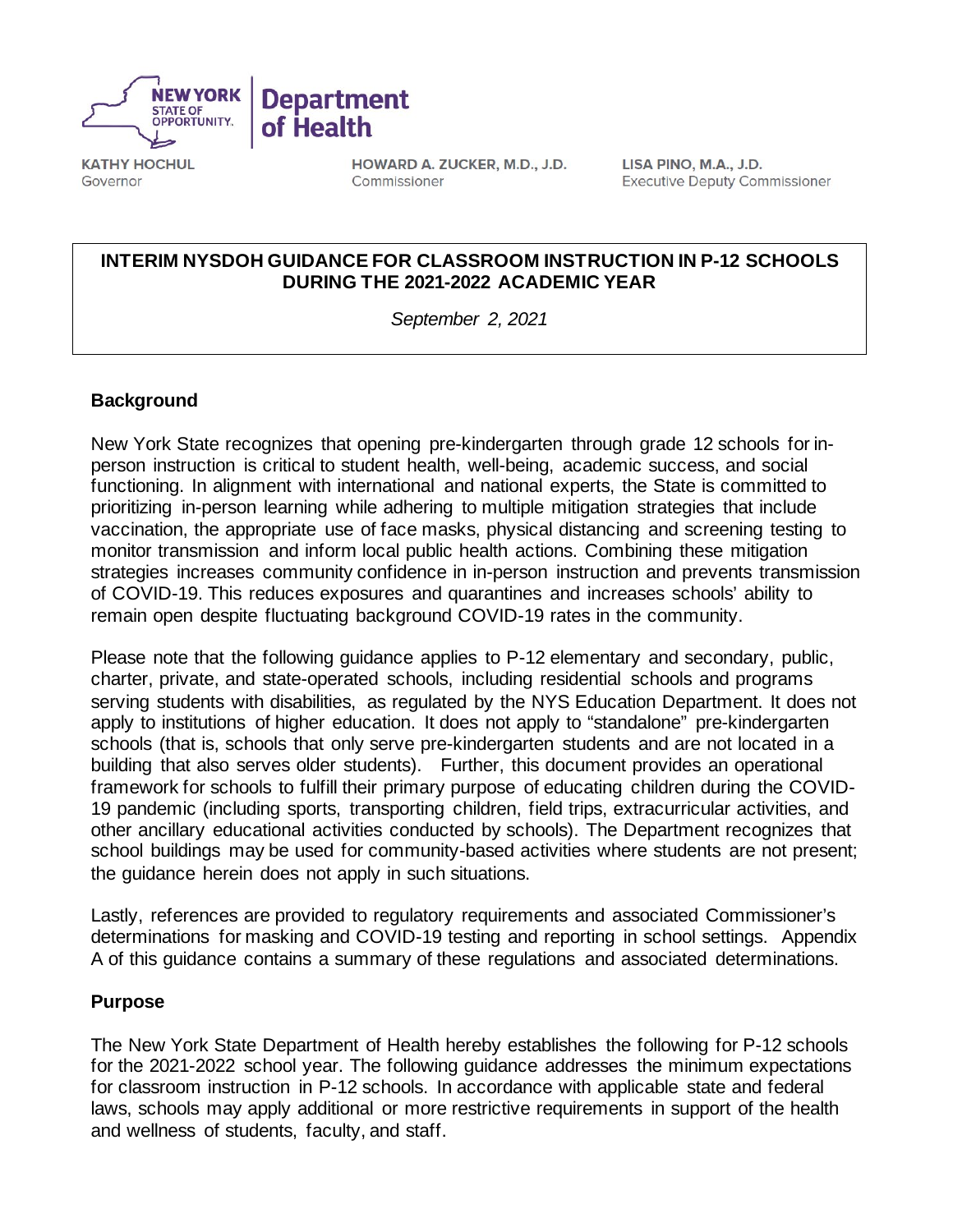- 1. All schools should review and adopt all aspects of the Schools Guidance developed by the Centers for Disease Control & Prevention (CDC), available [here.](https://www.cdc.gov/coronavirus/2019-ncov/community/schools-childcare/index.html) Consistent with the CDC guidance, schools/districts have the authority to decide how to implement the CDC guidance based on local conditions, needs, and input from their Local Health Department (LHD). **Ultimately, the decision to adopt certain mitigation measures will reside with the local community based on local circumstances, unless otherwise required in this document or other relevant guidance, regulations, or orders.**
- 2. Schools/districts should review their prior year School Reopening plans, eliminate outdated measures that are no longer applicable, and adopt current CDC recommendations as referenced in this guidance. The New York State Department of Health does not review or approve school reopening plans.
- 3. **Vaccines**: **All public school districts and non-public schools should support opportunities for students and staff to access COVID-19 vaccination clinics** in collaboration with local health partners as needed (e.g., the LHD, local hospitals, private providers, pharmacies, etc.). Schools may find it helpful to read the [CDC Considerations](https://www.cdc.gov/vaccines/covid-19/planning/school-located-clinics.html)  [for Planning School-Located Vaccination clinics.](https://www.cdc.gov/vaccines/covid-19/planning/school-located-clinics.html) The COVID-19 vaccines are safe and effective. They offer the benefit of helping to reduce the number of COVID-19 infections, including the Delta variant, which is a critical component to protecting public health.

## 4. **Masks**:

- a) In accordance with the Commissioner's determination issued pursuant to 10 NYCRR 2.60, all students, personnel, teachers, administrators, contractors, and visitors must wear masks at all times indoors, regardless of vaccination status.
- b) People with medical or developmental conditions that prevent them from wearing a mask may be exempted from mask requirements, as documented by a medical provider.
- c) People do not need to wear masks when eating, drinking, singing, or playing a wind instrument; when masks are removed for these purposes, individuals must be spaced six feet apart. This may mean that meals cannot be eaten in classrooms that have been arranged to accommodate shorter distances between students during instruction time. Students should not be excluded from in-person learning in order to meet a minimum distance requirement.
- d) All mask requirements must be applied consistently with any state and federal law (e.g., Americans with Disabilities Act).
- e) Information on how to properly wear a mask can be found here: [https://www.cdc.gov/coronavirus/2019-ncov/prevent-getting-sick/about-face](https://www.cdc.gov/coronavirus/2019-ncov/prevent-getting-sick/about-face-coverings.html)[coverings.html](https://www.cdc.gov/coronavirus/2019-ncov/prevent-getting-sick/about-face-coverings.html)
- 5. Consistent with the "Staying Home When Sick and Getting Tested" section of the [CDC](https://www.cdc.gov/coronavirus/2019-ncov/community/schools-childcare/k-12-guidance.html#staying-home)  [guidance](https://www.cdc.gov/coronavirus/2019-ncov/community/schools-childcare/k-12-guidance.html#staying-home) and in accordance the Commissioner's determination, issued pursuant to 10 NYCRR 2.62, all schools must have policies in place that clearly explain what students, teachers, and personnel with new or worsening symptoms must do. See section on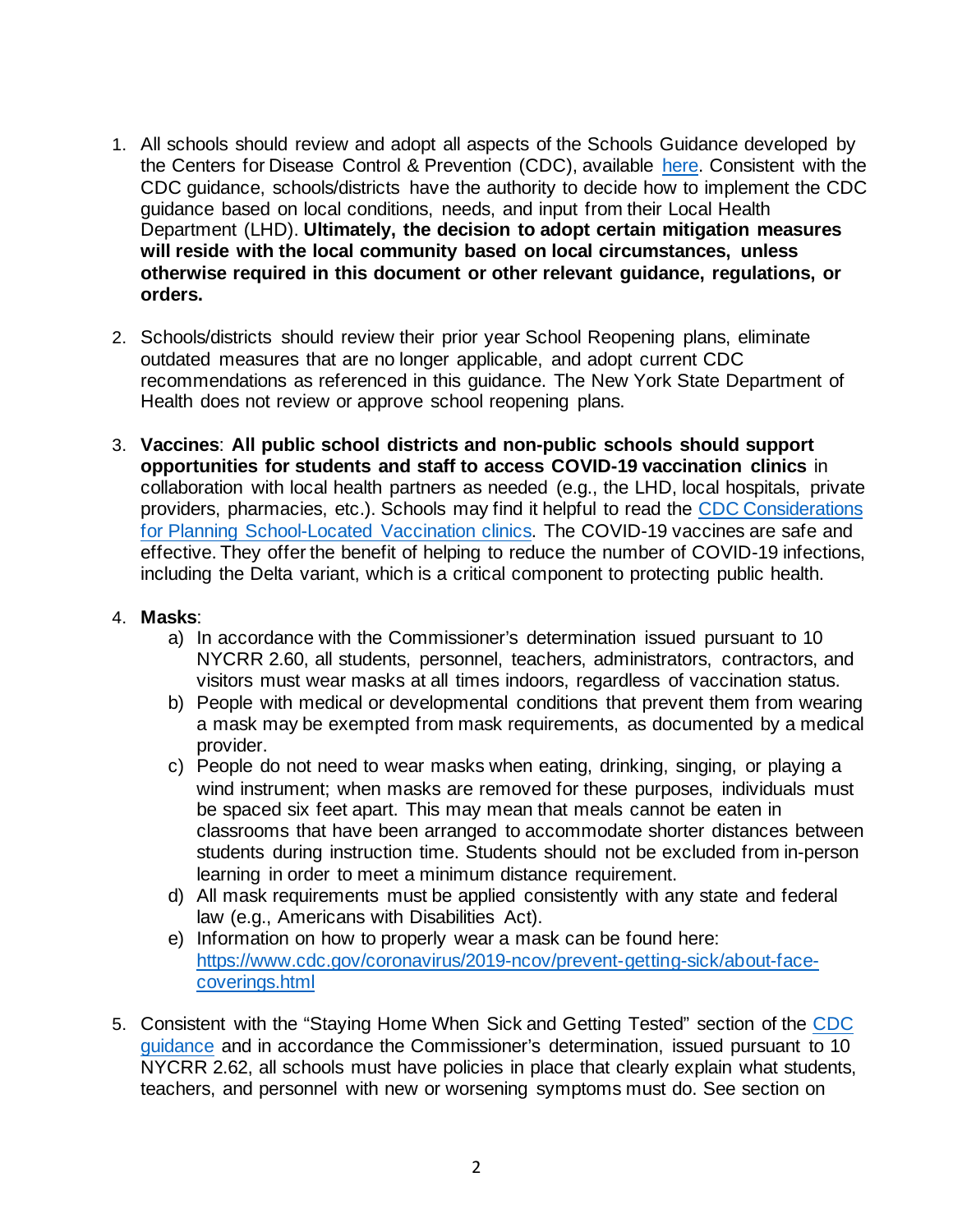**Return to School for Individuals Displaying Symptoms of COVID-19** in this guidance for more information. Such policies should be applied irrespective of vaccination status for those individuals with new or worsening symptoms.

- 6. In accordance the Commissioner's determination, issued pursuant to 10 NYCRR 2.62, all schools must have the capacity to offer COVID-19 testing to teachers, students, and staff, as defined in the determination. See the section on **Testing** in this guidance for more information.
- 7. **Physical Distancing**: Because of the importance of in-person learning, schools should implement physical distancing to the extent possible within their structures, consistent with the following, but should not exclude students from in-person learning in order to meet a minimum distance requirement.
	- (a) A distance of at least 3 feet is strongly recommended between all students.
	- (b) A distance of at least 6 feet is recommended between students and teachers/staff, and between teachers/staff who are not fully vaccinated.
	- (c) Universal masking is required according to the Commissioner's masking determination issued pursuant to 10 NYCRR 2.60 for indoor settings. Should there be a time when the determination for universal masking in schools is lifted, masking must occur when physical distance cannot be maintained.
	- (d) Maximize physical distance as much as possible when moving through the food service line and while eating (especially indoors). Using additional spaces outside of the cafeteria for mealtime seating such as the gymnasium or outdoor seating can help facilitate distancing.
- 8. **Transportation**: In accordance the Commissioner's determination, issued pursuant to 10 NYCRR 2.60, masking is required on public transportation in accordance with the CDC recommendations available [here](https://www.cdc.gov/coronavirus/2019-ncov/travelers/face-masks-public-transportation.html) and as also referenced in the CDC's school guidance. To that end, passengers and drivers must wear a mask on school buses, including on buses operated by public and private school systems, regardless of vaccination status, subject to applicable exclusions and exemptions.
- 9. **Sports and extracurricular activities –** Schools must consider the range of mitigation measures available to them and described in the ["Sports and Other](https://www.cdc.gov/coronavirus/2019-ncov/community/schools-childcare/k-12-guidance.html)  [Extracurricular Activities"](https://www.cdc.gov/coronavirus/2019-ncov/community/schools-childcare/k-12-guidance.html) section of the CDC guidance to maximize the safety of all people (players, coaches, spectators), including vaccination, screening testing, and, if necessary, canceling all sports and extracurricular activities in counties with high transmission. The Commissioner's determination for masking in schools issued pursuant to 10 NYCRR 2.60 applies to indoor settings, including for sports and extracurricular activities. For indoor sports and extracurricular activities in which masking is not possible (e.g., swimming), a minimum distance of 6 feet must be maintained to deviate from the above referenced Commissioner's determination.

To facilitate safe participation in sports, extracurricular activities, and other activities with elevated risk (such as activities that involve singing, shouting, band, and exercise that could lead to increased exhalation), schools should consider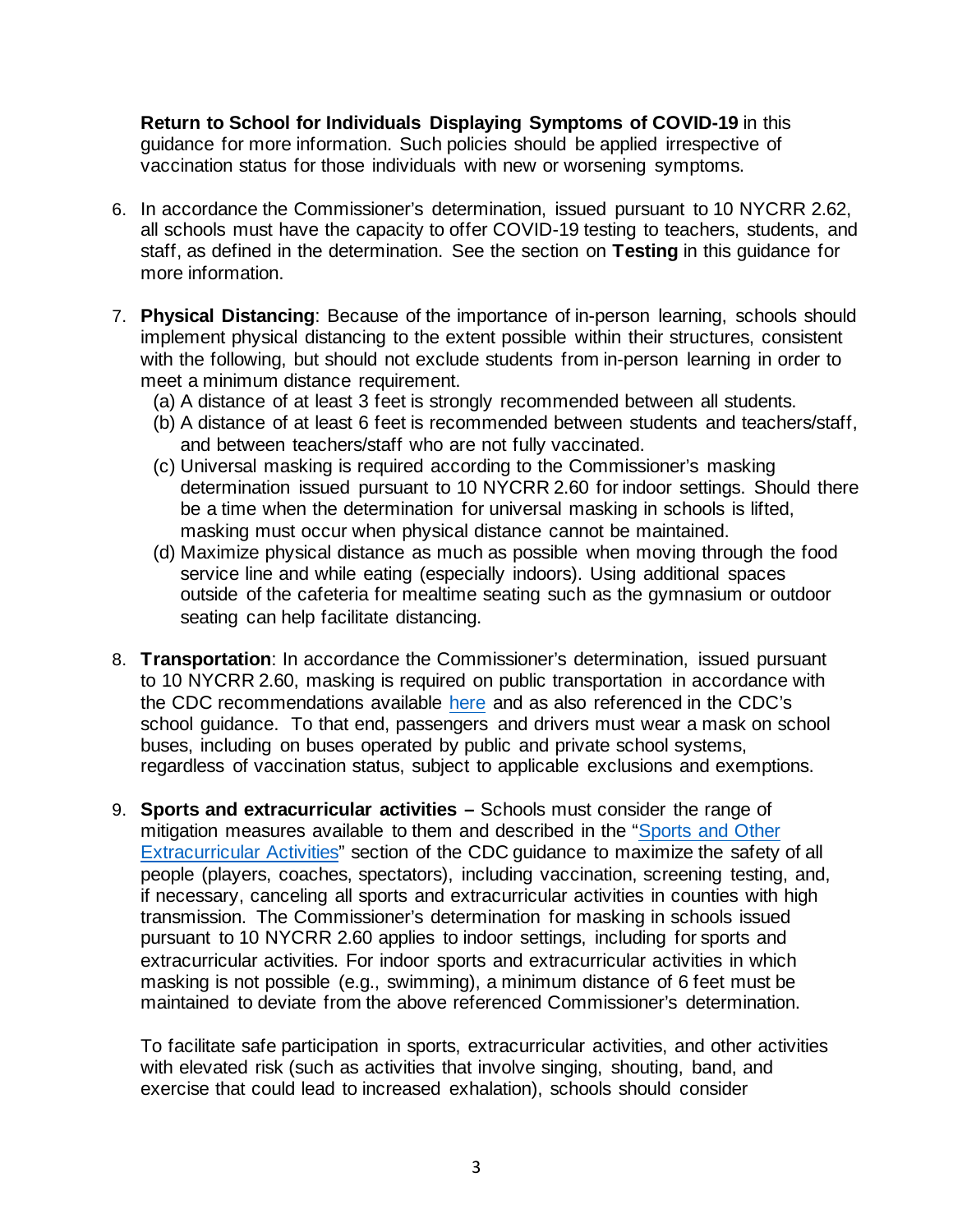implementing and requiring screening testing for participants who are not fully vaccinated. Schools can routinely test student athletes, participants, coaches, conductors/directors, trainers, and other people (such as adult volunteers) who are not fully vaccinated and could come into close contact with others during these activities. Schools should consider implementing screening testing of participants who are not fully vaccinated up to 24 hours before sporting, competition, or extracurricular events. Schools can use different screening testing strategies for lower-risk sports. High-risk sports and extracurricular activities should be virtual or canceled in areas of high community transmission unless all participants are fully vaccinated. Please see Table 1 in the [CDC Guidance a](https://www.cdc.gov/coronavirus/2019-ncov/community/schools-childcare/k-12-guidance.html#anchor_1625662107144)dditional information about screening testing in these situations.

- 10. **Physical Education and Recess** In general, people do not need to wear masks when they are outdoors (e.g., participating in outdoor play, recess, and physical education activities). CDC recommends those who are not fully vaccinated wear a mask in crowded outdoor settings or during activities that involve sustained close contact with others. The Commissioner's determination for masking in schools issued pursuant to 10 NYCRR 2.60 applies to indoor settings, including physical education that takes place in a gymnasium or indoor recess (such as takes place during inclement weather). For indoor physical education activities in which masking is not possible (e.g., swimming), a minimum distance of 6 feet must be maintained to deviate from the above referenced Commissioner's determination. Schools should consider the range of mitigation measures available to them and described in the "Recess and Physical Education" section of the CDC guidance to maximize the safety of all people.
- 11. **Quarantine and close contact** Consistent with CDC guidance, all "close contacts" with someone with COVID must quarantine unless they are fully vaccinated. People who are fully vaccinated do not need to quarantine after contact with someone who is suspected or confirmed to have COVID-19 unless they also present possible symptoms of infection; however, they should be tested 3-5 days after exposure and must wear a mask indoors for 14 days or until they receive a negative diagnostic test result.

In general, a "close contact" is anyone who was within 6 feet of an infected person (laboratory-confirmed or a [clinically compatible illness\)](https://www.cdc.gov/coronavirus/2019-ncov/hcp/clinical-guidance-management-patients.html) for a cumulative total of 15 minutes[1](#page-3-0) or more over a 24-hour period (for example*, three individual 5-minute exposures for a total of 15 minutes).* **However, in the P-12 indoor classroom setting, the CDC specifies that students who were within 3 to 6 feet of** 

<span id="page-3-0"></span><sup>&</sup>lt;sup>1</sup> As noted above this guidance addresses the minimum expectations for classroom instruction in P-12 schools. In accordance with applicable state and federal laws, schools may impose more restrictive requirements in support of the health and wellness of students, faculty, and staff. Therefore, after review of the aforementioned considerations (which includes but is not limited to student spacing in this instance), schools may choose to select a shorter period of time than provided for in this guidance (i.e., less than 15 minutes).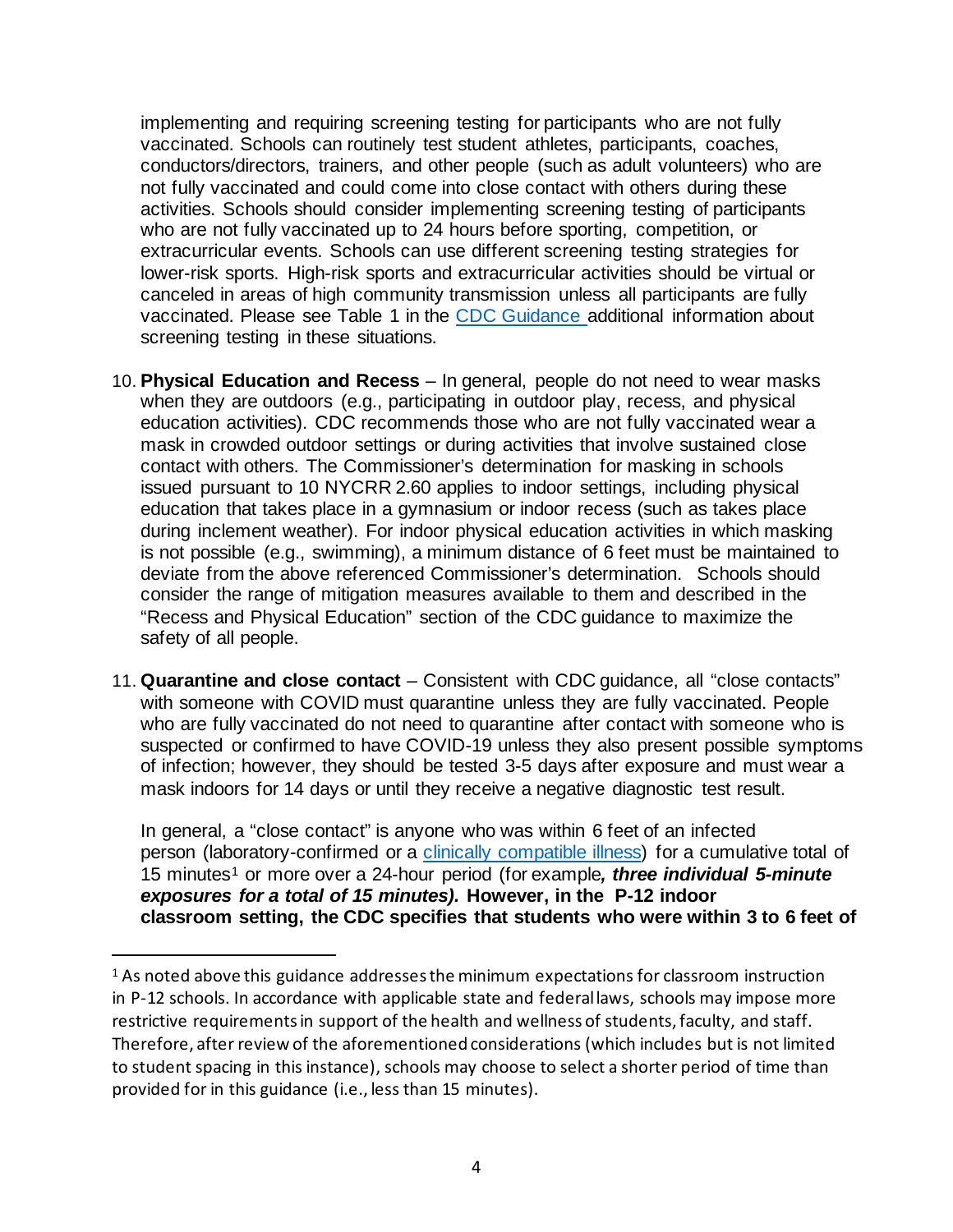**an infected student (laboratory-confirmed or a** [clinically compatible illness](https://www.cdc.gov/coronavirus/2019-ncov/hcp/clinical-guidance-management-patients.html)**) where**  both students were engaged in **consistent and correct use of well-fitting masks are not considered close contacts.** This exception to the close contact definition does not apply to teachers, staff, or other adults in the indoor classroom setting.

For further information about quarantine requirements for vaccinated and unvaccinated individuals, please refer to NYS's Guidance on [Quarantine](https://coronavirus.health.ny.gov/system/files/documents/2021/04/update-interim-guidance-for-community-exposure-quarantine_042221.pdf) for Community Persons Exposed to COVID-19. This guidance will be updated as appropriate to align with CDC recommendations and developments in our knowledge about COVID-19 transmission.

As may be required and enforced by the New York State Education Department, schools/districts must have a plan to continue instructional services for students in quarantine or students who have displayed symptoms and have been excluded from school.

Lastly, in accord with 10 NYCRR 2.13, Local Health Departments (LHD) **may establish and enforce isolation or quarantine orders** within local communities, including schools/districts, based on local conditions. Additionally, Local Health Departments may order that certain non-essential school activities (e.g., extracurricular activities) cease operations when transmission levels are high and risk of potential transmission is present. Reports of non-compliance with all such public health measures in schools should be reported to the LHD.

- 12. Working with local health officials —In accord with the regulatory requirements of Part 2 of the State Sanitary Code, all school administrators and/or medical officials must engage in ongoing communications with the LHD to determine **appropriate responses to evidence that any highly contagious infectious disease may be circulating with the school community**. Per the CDC, "Schools should work with [local public health](https://www.cdc.gov/publichealthgateway/healthdirectories/index.html)  [officials,](https://www.cdc.gov/publichealthgateway/healthdirectories/index.html) consistent with applicable laws and regulations, including those related to privacy, to determine the prevention strategies needed in their area by monitoring [levels](https://covid.cdc.gov/covid-data-tracker/#county-view)  [of community transmission](https://covid.cdc.gov/covid-data-tracker/#county-view) (i.e., low, moderate, substantial, or high) and local [vaccine](https://covid.cdc.gov/covid-data-tracker/#vaccinations-county-view)  [coverage,](https://covid.cdc.gov/covid-data-tracker/#vaccinations-county-view) and use of screening testing to detect cases in K-12 schools." School Districts, working with their Local Health Department, should use [CDC metrics](https://covid.cdc.gov/covid-data-tracker/#county-view) to determine transmission levels in their local community at a point in time. Further, pursuant to the Department's emergency regulations, schools and school districts must report to the Department of Health, on a daily basis, in a form and manner to be determined by the Department, all COVID-19 testing and positive test results among students, teaching staff, and any other employees or volunteers. Such daily report shall include any other data elements as the Commissioner determines to be appropriate to track outbreaks and prevent spread of COVID-19 within such schools and school districts, which carries forward the reporting requirements schools had to adhere to last year.
- 13. **Daily health screenings and temperature checks** of all students, faculty, staff, visitors, and contractors are an additional option schools may use to increase protections against transmission of COVID-19.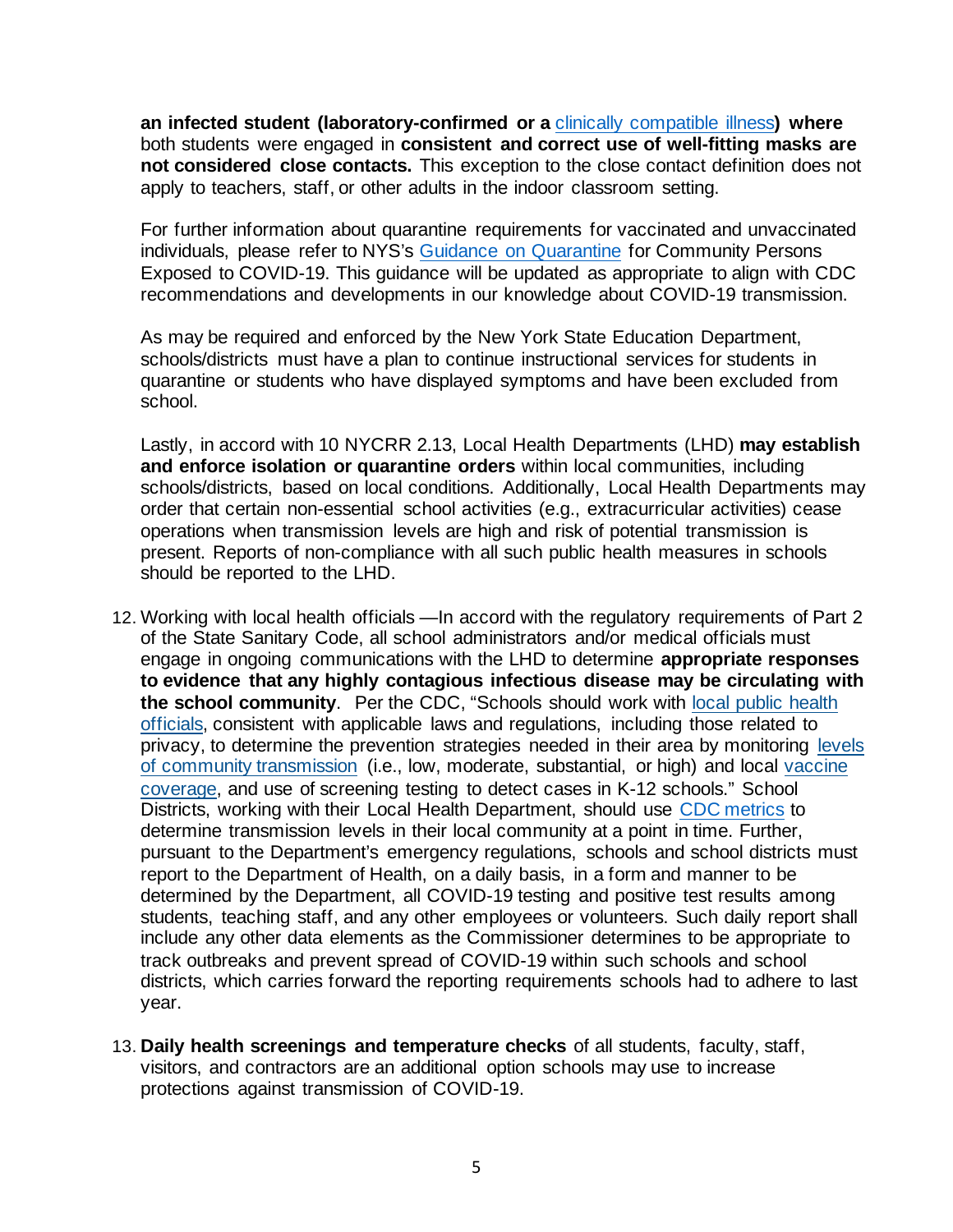## **Return to School for Individuals Displaying Symptoms of COVID-19**

1. According to the Commissioner's testing determination issued pursuant to 10 NYCRR 2.62, all school students, teachers, and staff with new or worsening symptoms of COVID-19 **must** be excluded from school, regardless of vaccination status, and either (a) provide a negative COVID test result, or (b) remain excluded from school for a minimum of 10 calendar days from symptom onset, prior to returning to school. If student, teacher, or staff symptoms are improving **AND** they are fever-free for at least 24 hours without the use of fever reducing medicines, they **may return to school** with either a note from the healthcare provider indicating the test was negative **OR** a copy of the negative test result. Given the growing prevalence of breakthrough infections among vaccinated populations nationwide, there is no recommended exemption for symptomatic vaccinated people. Please refer to such determination for details on this testing requirement

## **COVID-19 Testing**

- 1. *After Exposure to COVID-19: Diagnostic testing* refers to the testing of symptomatic individuals or asymptomatic individuals exposed to a person with COVID-19 within the last 14 days. According to the Commissioner's testing determination issued pursuant to 10 NYCRR 2.62, schools must have the capacity (either directly on-site or via referral) to provide *diagnostic testing* for any students, teachers, and staff who, regardless of vaccination status and community level of transmission per the CDC, are:
	- a) Symptomatic; or
	- b) Asymptomatic following exposure to someone with COVID-19.
- 2. *No Exposure/No Symptoms: Screening testing* refers to the testing of asymptomatic individuals even if there is no reason to suspect infection. Schools must establish the capability to conduct or offer screening testing according to the Commissioner's testing determination issued pursuant to 10 NYCRR 2.62. Schools have flexibility in how they operationalize screening testing:
	- a) **On-site Testing at Schools**: Schools needs to be registered as a limited service laboratory (LSL) to perform waived rapid point-of-care testing using molecular or antigen tests. Meeting all requirements for testing, including procurement of PPE, providing staff for testing, and the reporting of test results to the NYSDOH is the responsibility of the entity who holds the LSL which can be either the school or the LHD. For this scenario, NYSDOH may be able to assist in providing schools outside of NYC with Abbott BinaxNOW COVID-19 antigen cards at no cost. Additional information on obtaining an LSL can be found [here.](https://www.wadsworth.org/regulatory/clep/limited-service-labs) Schools within NYC should contact NYCDOHMH directly for assistance with testing.

Schools who received Abbott BinaxNOW COVID-19 antigen cards from the state last year should check their expiration date and attempt to identify uses for the tests in collaboration with the LHD. Test kits should not be used beyond the expiration date unless the manufacturer has indicated otherwise. Expired test kits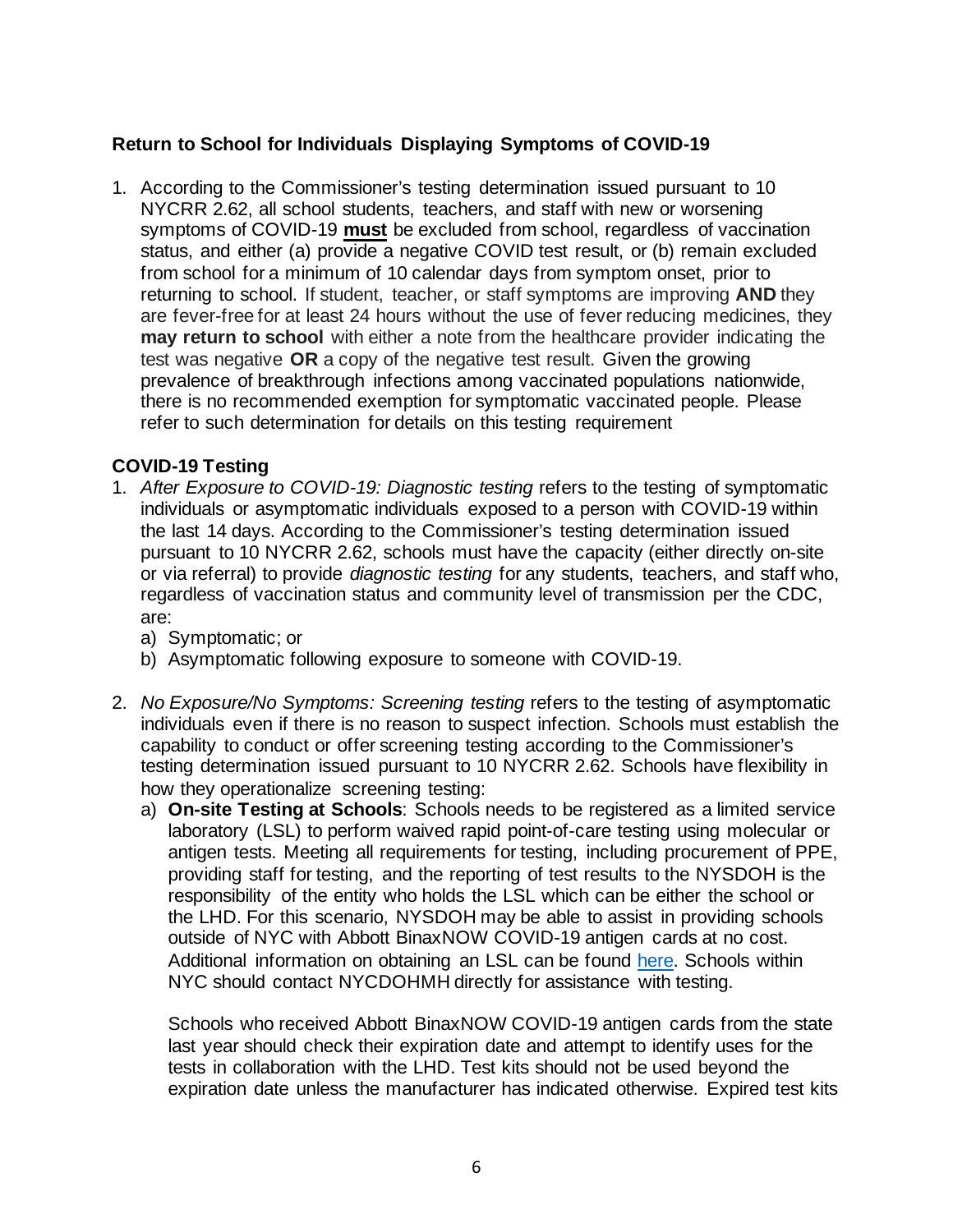should be discarded the same way as the used test kits meaning that the expired kits should be discarded as Biohazard waste (into red bags).

- b) **Off-Site Testing:** Schools can have testing performed off-site by a laboratory, Local Health Department, pharmacy or other local health care provider partner. In this scenario, people are sent to a partner for testing, or schools can arrange for a partner to conduct sample collection on-site. Schools may be eligible for free testing through Operation Expanded Testing, a program established by the United States Department of Health and Human Services to expand testing availability. Additional information can be found at [affinitytesting.com/hhs/.](http://affinitytesting.com/hhs/)
- c) Pooled testing is one approach some laboratories offer that may provide schools with a practical option to implement testing. Pooled testing involves mixing several samples together into a "pool;" the pooled sample is then tested using a NAAT. This approach increases the number of individuals that can be tested using the same amount of resources. Pooled testing is widely used for the purpose of *surveillance* testing. *Surveillance testing* is primarily used to gain information at a population level, rather than an individual level, and the test result is not reported to the individual who was tested. *Surveillance testing* like this is different from diagnostic and screening testing; offering surveillance testing does not meet the requirement that schools maintain capacity to conduct screening testing, unless results are reported to the individual tested.
	- However, there are laboratories that are approved to perform pooled testing where test results are reported to the individual who was tested. If a school is using a laboratory that is performing pooled testing, the school will need to ensure that the test is being used for *screening* or *diagnostic* purposes and that the laboratory is reporting tests results for each individual to the NYSDOH.
- d) Please see the "Resources to Support School Testing Programs" section of the CDC guidance for additional information, including on available funding.
- e) Schools must adhere to the Commissioner's testing determination, issued pursuant to 10 NYCRR 2.62, which sets forth required parameters for COVID-19 screening.

## **Ventilation and Filtration in Schools**

Indoor air quality can be improved by increasing outdoor air delivery to the building (*ventilation*) and removing particulates/viral particles from the air (*air filtratio*n) to the greatest extent possible. Ventilation and filtration together can reduce the risk of COVID-19 transmission.

Portable air cleaners are a type of filtration device and may supplement other preventive measures to decrease the risk of COVID-19 spread. These are designed to remove particles. However, they are limited in the amount of air they filter per hour and so they may reduce, but may not eliminate, particles, viruses, and/or microbes in the air. The selection, installation, and maintenance of portable filtration devices should be made in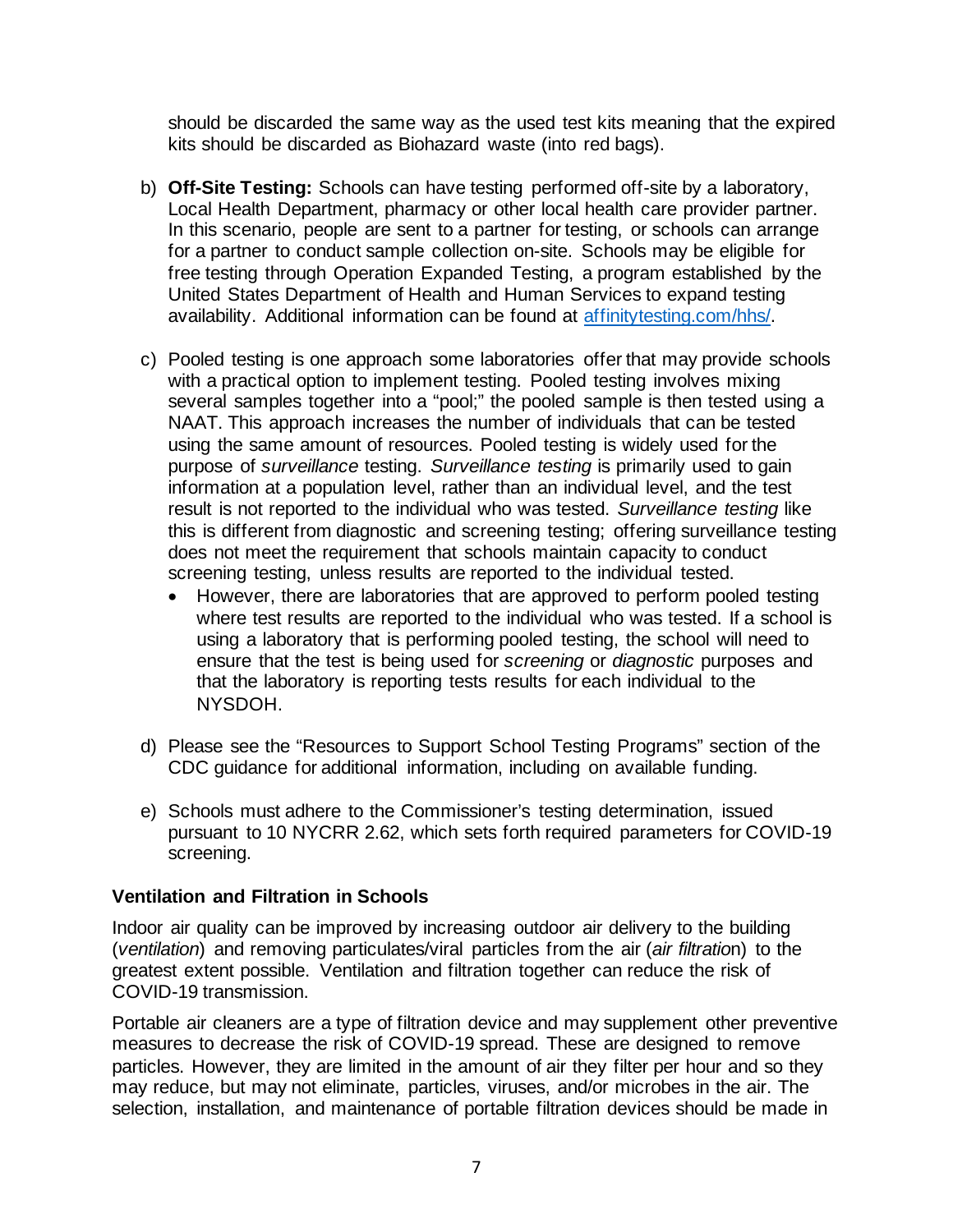consultation with an indoor air quality professional. The use of portable filtration devices does not decrease the need for mask wearing, physical distancing, sanitation practices, or adequate ventilation.

Portable air cleaners are particularly relevant for rooms without natural ventilation (openable windows) and for higher risk environments (e.g., nurses' station, isolation rooms) but can be considered for any other areas where there is heightened concern. In addition to reducing risk of COVID-19, improved ventilation can make classrooms more comfortable for students wearing masks. Schools may wish to access the most recent webinar regarding [COVID-19 and School Indoor Air Quality](https://www.nysacho.org/topic/covid-19-school-indoor-air-quality-technical-assistance-webinar/) hosted by NYSDOH and the New York State Association of County Health Officials.

*Recommendations for School Classrooms That Have Mechanical Ventilation* 

- Evaluate systems to ensure the mechanical ventilation system is working properly, code compliant, and optimized according to these guidelines:
- Be sure diffusers, exhausts, and unit vents are not blocked or obstructed by cabinets, books, or other materials.
- Communicate to staff the importance of not obstructing diffusers and vents or attempting to modify the ventilation controls.
- Have a routine maintenance and inspection schedule and strictly adhere to it.
- Increase ventilation by increasing outdoor air and decreasing recirculated air as much as possible.
- Run the HVAC system a minimum of one week prior to reopening.
- Suspend the use of demand control ventilation, systems that shut down the percentage of fresh air under certain conditions automatically, unless doing so will degrade indoor air quality.
- Keep systems running longer on school days, 24/7 if possible.
- Keep bathroom exhaust systems running 24/7.
- Flush building air at least two hours prior to and one hour after occupancy.
- Where increased mechanical ventilation is not possible, consider opening windows and doors while also maintaining health and safety protocols (e.g., risk of falling, security risk, increase asthma triggers).
- With increased cleaning activities, ensure that there is adequate ventilation when cleaners and disinfectants are used to prevent students or staff from inhaling irritating fumes.
- Filtration of centralized HVAC systems:
	- o Check and replace existing unit air filters as per manufacturers' instructions.
	- o Optimize filtration by upgrading to a filter with a minimal efficiency rating value (MERV) of MERV 13, or the highest rating compatible with existing equipment.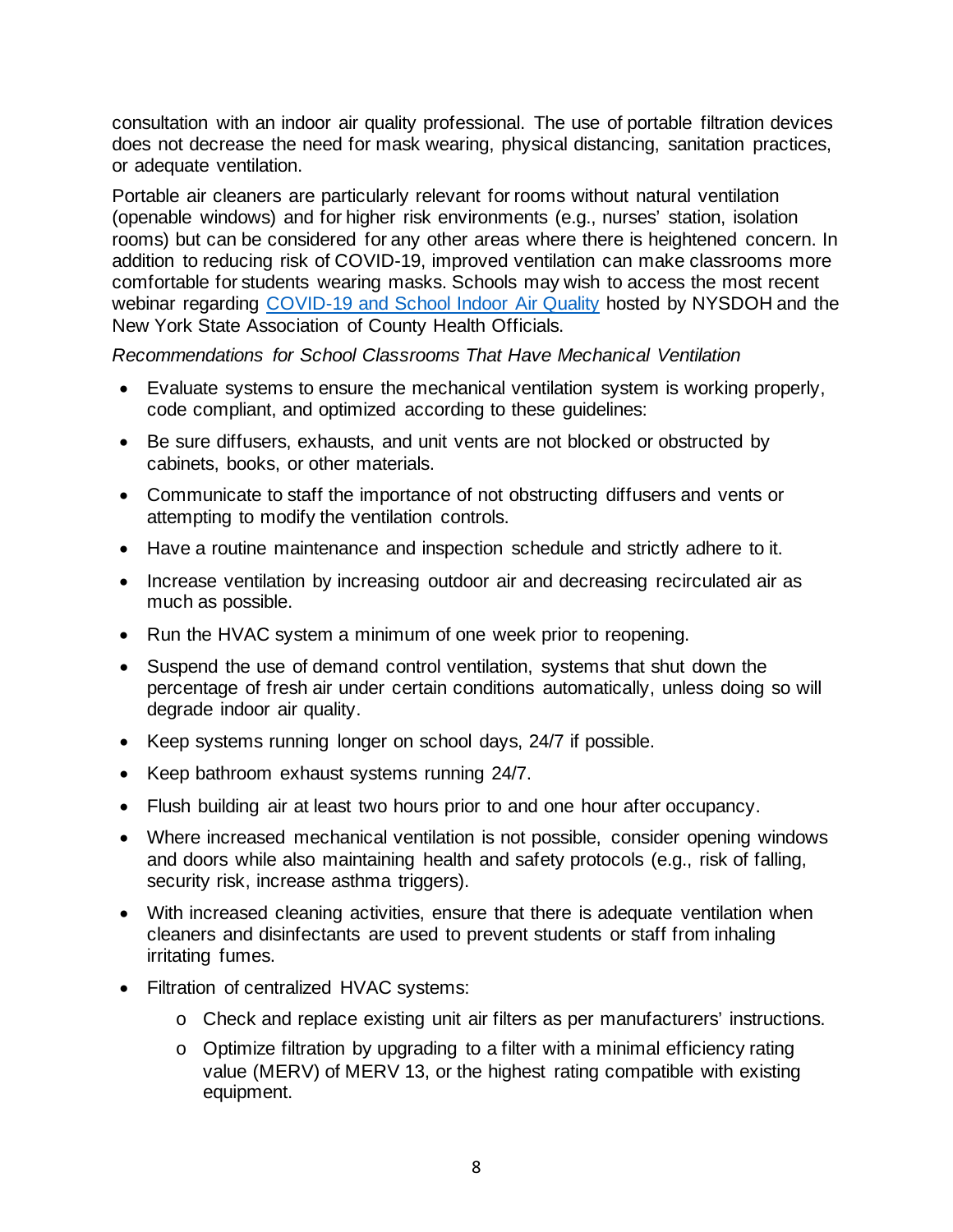#### *Recommendations for Classrooms That Do Not Have Mechanical Ventilation*

- Open windows and doors to maximize fresh air flow through the classroom as much as possible.
- Consider the use of window and box fans to cross ventilate rooms to exhaust stale room air. Keep in mind any health, safety, and security concerns with open windows and doors.
- If a room has a window air conditioner, the outdoor air setting, rather than the recirculate setting, should be used (if the unit offers that option).
- For air filtration in areas lacking central HVAC, use a portable air cleaner.
	- o Portable air cleaners are a supplement and cannot replace outdoor air ventilation and filtration.
	- o Only use one air cleaner per room.
	- o Only use portable air cleaners for single rooms with closed doors and windows, as the devices are not designed to filter larger volumes of air.
	- o These devices are best considered where outdoor air ventilation is not adequate (e.g., open windows not possible, or in nurses/isolation areas).
	- o Be sure the device is sized appropriately with the correct clean air delivery rate (CADR).
	- o Use the CADR rating of the device for tobacco smoke when comparing air cleaners, as this rating corresponds most closely with airborne viral particle sizes of concern.
	- o Air cleaners should contain a high-efficiency particulate air filter or MERV 13 or greater filter efficiencies.
	- o Units that feature ionizers, precipitators, or ozone generators do not provide additional benefit and can generate harmful byproducts.
	- o MERV13 or HEPA filters should be replaced on the timetable according to manufacturer recommendations.
	- o Request documentation of particle/viral removal efficacy for any device being considered.
	- o Confirm the unit can deliver at least two air turnovers per hour for typical school classroom sizes (approx. 400 sq. ft).
	- o Refer to the Association of Home Appliance Manufacturers (AHAM): [https://www.ahamdir.com/room-air-cleaners/\)](https://www.ahamdir.com/room-air-cleaners/) and California Air Resources Board (CARB): [https://ww2.arb.ca.gov/our-work/programs/air-cleaners](https://ww2.arb.ca.gov/our-work/programs/air-cleaners-ozone-products/california-certified-air-cleaning-devices)[ozone-products/california-certified-air-cleaning-devices\)](https://ww2.arb.ca.gov/our-work/programs/air-cleaners-ozone-products/california-certified-air-cleaning-devices) websites to compare room air cleaners.
	- o To maximize energy efficiency, consider choosing a unit with an Energy Star certificate.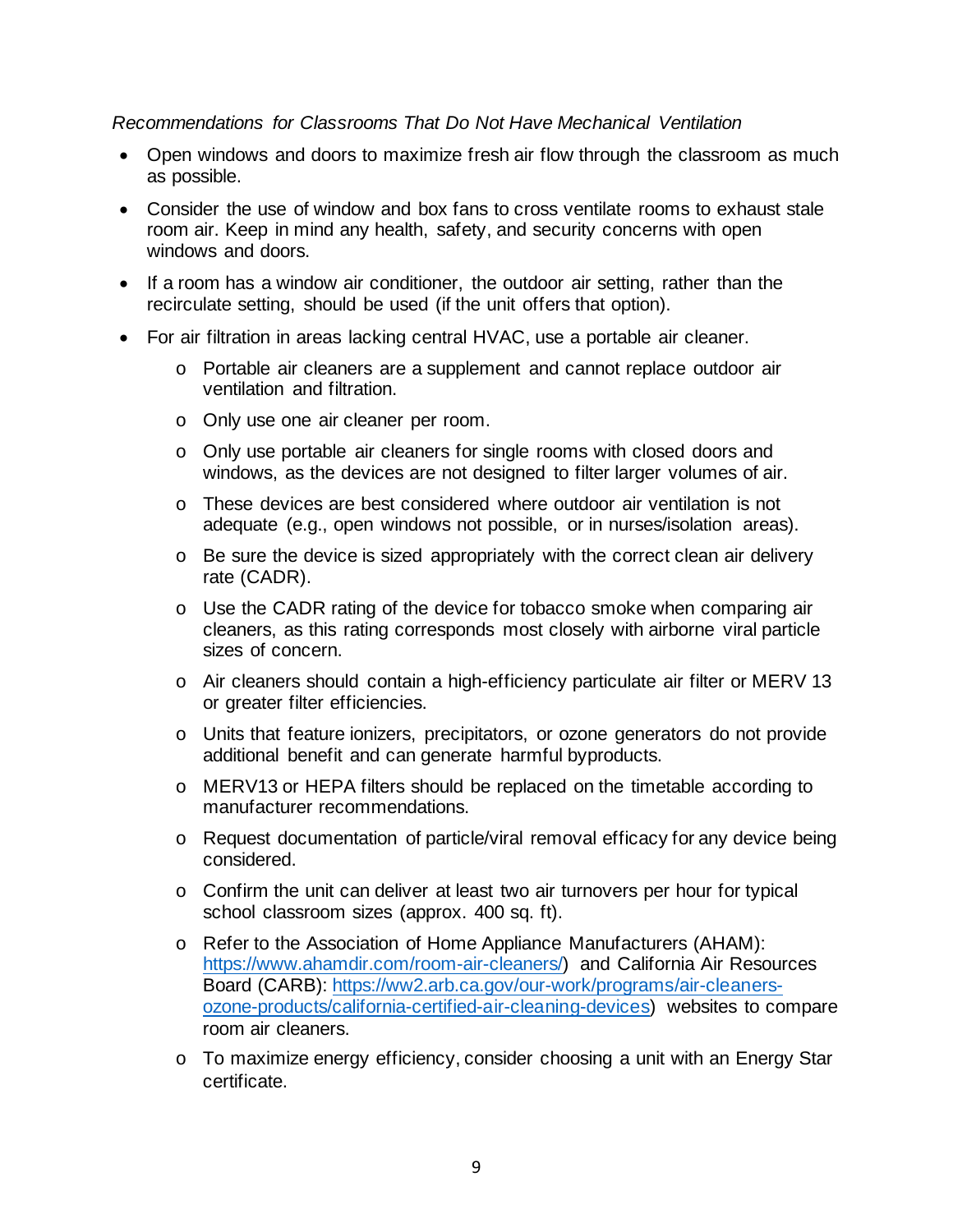o Choose a unit with CARB and Underwriter's Laboratories (UL) certificates.

*Specialized Ventilation Considerations for Nurses Stations and Isolation Rooms* 

- Designate one room for short-term isolation of suspected infected persons.
- Nurses stations and isolation rooms pose higher potential for COVID-19 exposure and so should not mix the air with the remainder of the building.
- Examine options for maximizing outdoor air ventilation of these areas, including 100% fresh air, and increasing ventilation to 10 air changes per hour.
- These rooms should be under direct exhaust to the outside to minimize air mixing with other parts of the school.
- Portable air filtration units should be considered for these areas (see below).
- For more detailed information please refer to ASHRAE 170 and ASHRAE 2019 handbook [\(https://www.ashrae.org/technical-resources/ashrae-handbook-content\).](https://www.ashrae.org/technical-resources/ashrae-handbook-content)
- Increase ventilation with outdoor air to the greatest extent possible (e.g., opening windows and doors) while maintaining health and safety protocols.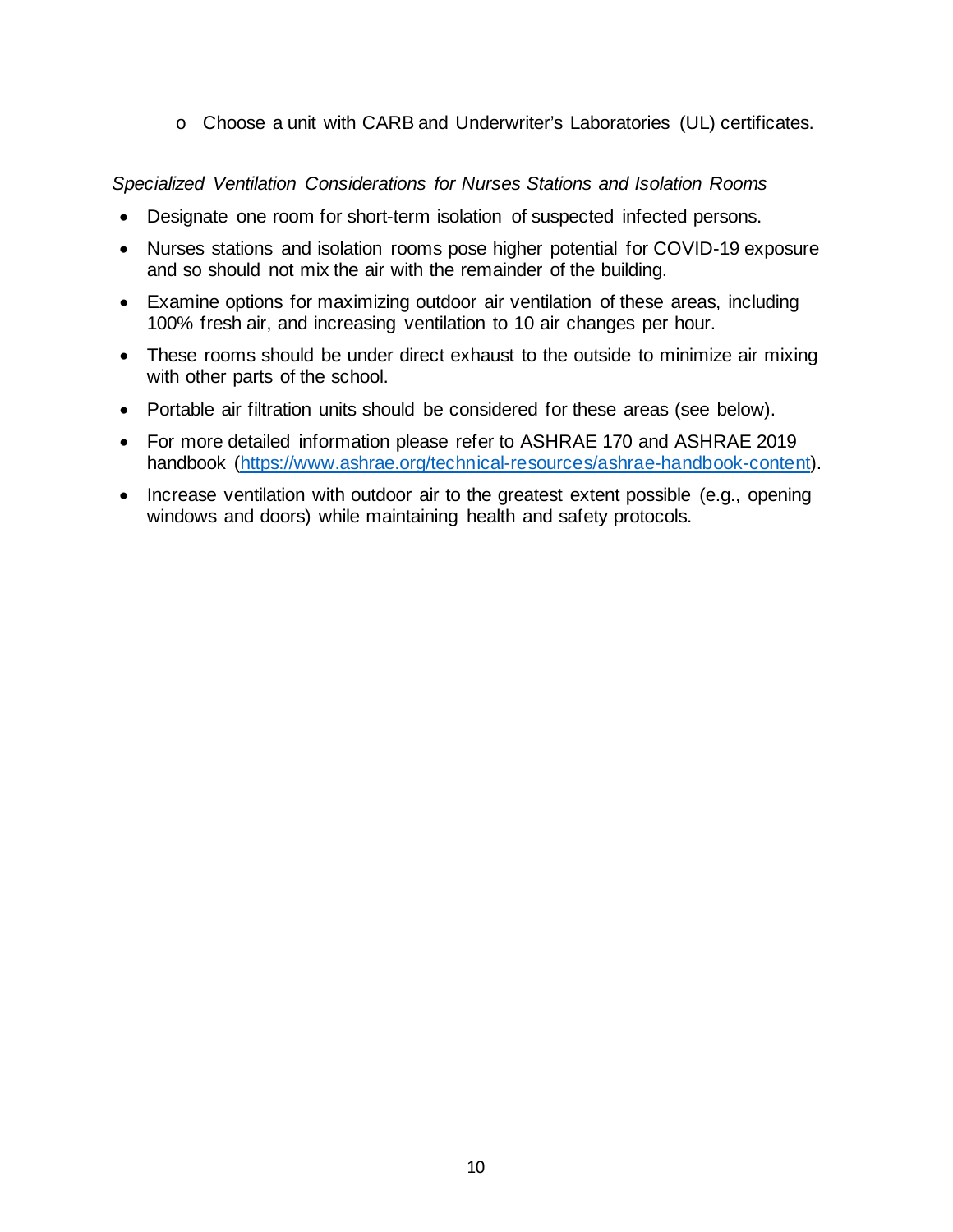# **APPENDIX A: Summary of Masking and Testing Requirements as Applicable to School Settings**

## **I. FACE COVERING/MASK REQUIREMENTS**

- A. REGULATION—Face Coverings for COVID-19 Prevention (10 NYCRR 2.60) *(As applicable to schools)*
	- Permits the Commissioner to issue to issue a determination to require masking for individuals who are able to medically tolerate a face mask over the age of two in certain settings based upon incidence and prevalence of COVID-19, as well as any other public health and/or clinical risk factors related to COVID-19 spread.
	- Describes faces coverings as including cloth masks, surgical masks, N-95 respirators worn to completely cover a person's nose and mouth.

## B. COMMISSIONER'S DETERMINATION: Indoor Masking *(As applicable to schools)*

- Issued pursuant to 10 NYCRR 2.60.
- Adopts [CDC recommendations](https://www.cdc.gov/coronavirus/2019-ncov/community/schools-childcare/k-12-guidance.html) for face coverings/masks in school settings, imposing them as requirements, where applicable.
	- o Subject to exceptions identified by the CDC, universal masking is required for teachers, students, staff, and visitors to P-12 schools, where individuals are over the age of two and medically able to tolerate a mask, regardless of vaccination status.

## **II. COVID-19 SCHOOL REPORTING REQUIREMENTS**

A. REGULATION—COVID-19 Reporting in Schools (10 NYCRR 2.9)

• At a minimum, schools and school districts must submit daily reports to the Department of all COVID-19 testing and positive test results. This applies to public and private kindergarten, elementary, intermediate, and secondary schools, as well as any pre-kindergarten programs identified by the Department.

## **III. COVID-19 TESTING REQUIREMENTS**

- A. REGULATION—COVID-19 Testing Requirements (10 NYCRR 2.62) *(As applicable to schools)*
	- Permits the Commissioner to issue a determination to require testing in certain settings based upon incidence and prevalence of COVID-19, as well as any other public health and/or clinical risk factors related to COVID-19.